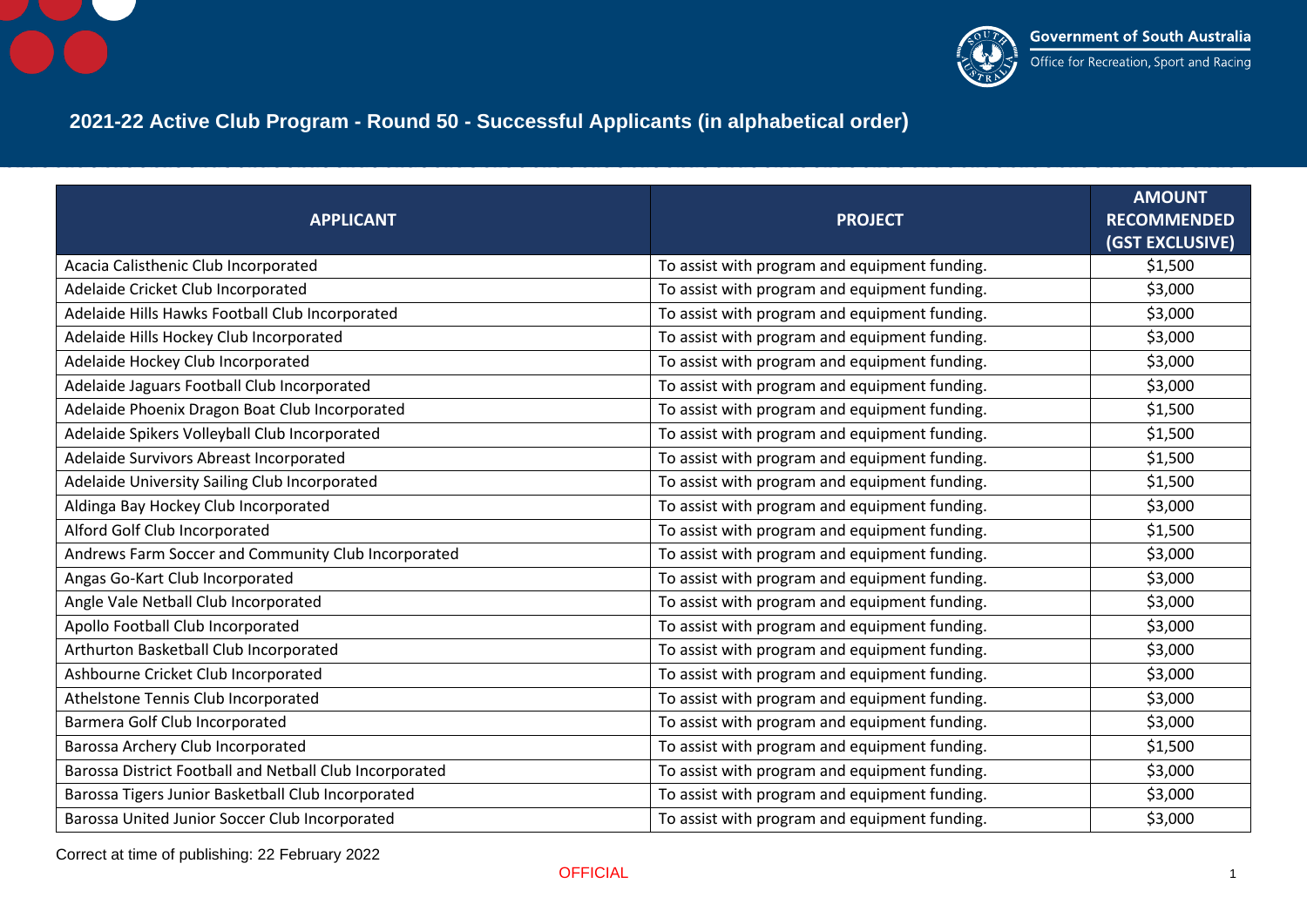

| <b>APPLICANT</b>                                               | <b>PROJECT</b>                                | <b>AMOUNT</b><br><b>RECOMMENDED</b><br>(GST EXCLUSIVE) |
|----------------------------------------------------------------|-----------------------------------------------|--------------------------------------------------------|
| Barossa Valley Golf Club Incorporated                          | To assist with program and equipment funding. | \$3,000                                                |
| Basket Range Cricket Club Incorporated                         | To assist with program and equipment funding. | \$1,500                                                |
| Beachport Bowling Club Incorporated                            | To assist with program and equipment funding. | \$1,500                                                |
| Beachport Surf Life Saving Club Incorporated                   | To assist with program and equipment funding. | \$3,000                                                |
| Beaumont Bowling Club Incorporated                             | To assist with program and equipment funding. | \$3,000                                                |
| Berri Rowing Club Incorporated                                 | To assist with program and equipment funding. | \$1,500                                                |
| Berri Swimming Club Incorporated                               | To assist with program and equipment funding. | \$1,500                                                |
| Berri Warriors Baseball Club Incorporated                      | To assist with program and equipment funding. | \$1,500                                                |
| <b>BHS Forest Soccer Club Incorporated</b>                     | To assist with program and equipment funding. | \$1,500                                                |
| <b>Blackwood Bowling Club Incorporated</b>                     | To assist with program and equipment funding. | \$3,000                                                |
| Blackwood Golf Club Incorporated                               | To assist with program and equipment funding. | \$3,000                                                |
| Blue Lake B.M.X. Club Incorporated                             | To assist with program and equipment funding. | \$1,500                                                |
| Blue Lake Golf Club Incorporated                               | To assist with program and equipment funding. | \$3,000                                                |
| Blue Lake Y Swim Club Incorporated                             | To assist with program and equipment funding. | \$1,500                                                |
| <b>Bluejays Softball Club Incorporated</b>                     | To assist with program and equipment funding. | \$1,500                                                |
| Booleroo Centre Bowling Club Incorporated                      | To assist with program and equipment funding. | \$1,500                                                |
| Border Downs Tintinara Netball Club Incorporated               | To assist with program and equipment funding. | \$1,500                                                |
| Bordertown and District Basketball Association Incorporated    | To assist with program and equipment funding. | \$3,000                                                |
| Bordertown Golf Club Incorporated                              | To assist with program and equipment funding. | \$3,000                                                |
| Bordertown Kindergym Incorporated                              | To assist with program and equipment funding. | \$1,500                                                |
| Bordertown Speedway Club Incorporated                          | To assist with program and equipment funding. | \$3,000                                                |
| Bridgewater Junior Soccer Club Incorporated                    | To assist with program and equipment funding. | \$1,500                                                |
| Brighton and Seacliff Yacht Club Incorporated                  | To assist with program and equipment funding. | \$3,000                                                |
| <b>Brighton Calisthenics Club Incorporated</b>                 | To assist with program and equipment funding. | \$3,000                                                |
| Brighton Districts and Old Scholars Football Club Incorporated | To assist with program and equipment funding. | \$3,000                                                |
| Brighton Surf Life Saving Club Incorporated                    | To assist with program and equipment funding. | \$3,000                                                |



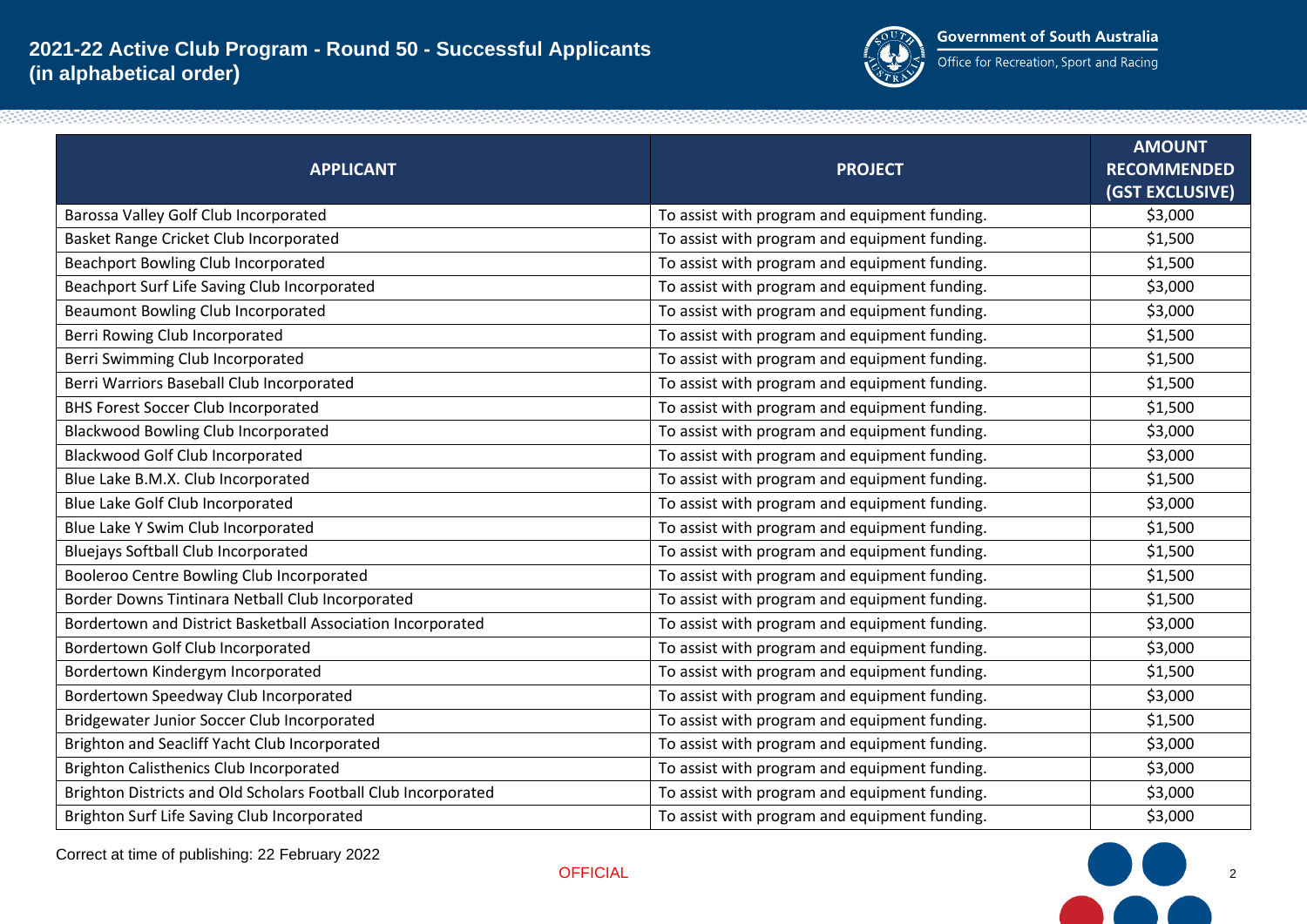

| <b>APPLICANT</b>                                    | <b>PROJECT</b>                                | <b>AMOUNT</b><br><b>RECOMMENDED</b><br>(GST EXCLUSIVE) |
|-----------------------------------------------------|-----------------------------------------------|--------------------------------------------------------|
| Brown's Well Football Club Incorporated             | To assist with program and equipment funding. | \$1,500                                                |
| Burnside Youth Club Incorporated                    | To assist with program and equipment funding. | \$1,500                                                |
| <b>Bute Bowling Club Incorporated</b>               | To assist with program and equipment funding. | \$1,500                                                |
| <b>Bute Golf Club Incorporated</b>                  | To assist with program and equipment funding. | \$1,500                                                |
| <b>Bute Tennis Club Incorporated</b>                | To assist with program and equipment funding. | \$1,500                                                |
| Caltowie Bowling Club Incorporated                  | To assist with program and equipment funding. | \$1,500                                                |
| Camden Athletic Club Incorporated                   | To assist with program and equipment funding. | \$1,500                                                |
| Campbelltown Squash Club Incorporated               | To assist with program and equipment funding. | \$3,000                                                |
| Cardijn Old Collegians Football Club Incorporated   | To assist with program and equipment funding. | \$1,500                                                |
| Ceduna Sports Club Incorporated                     | To assist with program and equipment funding. | \$3,000                                                |
| Central Districts Basketball Club Incorporated      | To assist with program and equipment funding. | \$3,000                                                |
| Central Ghan Volleyball Club Incorporated           | To assist with program and equipment funding. | \$3,000                                                |
| Christies Beach Surf Life Saving Club Incorporated  | To assist with program and equipment funding. | \$3,000                                                |
| <b>Christies Sailing Club Incorporated</b>          | To assist with program and equipment funding. | \$3,000                                                |
| Cirkidz Incorporated                                | To assist with program and equipment funding. | \$3,000                                                |
| Clare and District Hockey Association Incorporated  | To assist with program and equipment funding. | \$1,500                                                |
| Collingrove Tennis Club Incorporated                | To assist with program and equipment funding. | \$3,000                                                |
| Colonel Light Gardens Bowling Club Incorporated     | To assist with program and equipment funding. | \$3,000                                                |
| Coober Pedy Shooters Club Incorporated              | To assist with program and equipment funding. | \$1,500                                                |
| Cougars Softball Club Incorporated                  | To assist with program and equipment funding. | \$3,000                                                |
| Craigmore Cricket Club Incorporated                 | To assist with program and equipment funding. | \$2,300                                                |
| Crystal Brook Fitness Centre Incorporated           | To assist with program and equipment funding. | \$1,500                                                |
| Cumberland United Football Club Incorporated        | To assist with program and equipment funding. | \$3,000                                                |
| <b>Cummins Bowling Club Incorporated</b>            | To assist with program and equipment funding. | \$3,000                                                |
| Curramulka Community Club Incorporated              | To assist with program and equipment funding. | \$3,000                                                |
| Del Sante Gardens Calisthenics College Incorporated | To assist with program and equipment funding. | \$1,500                                                |



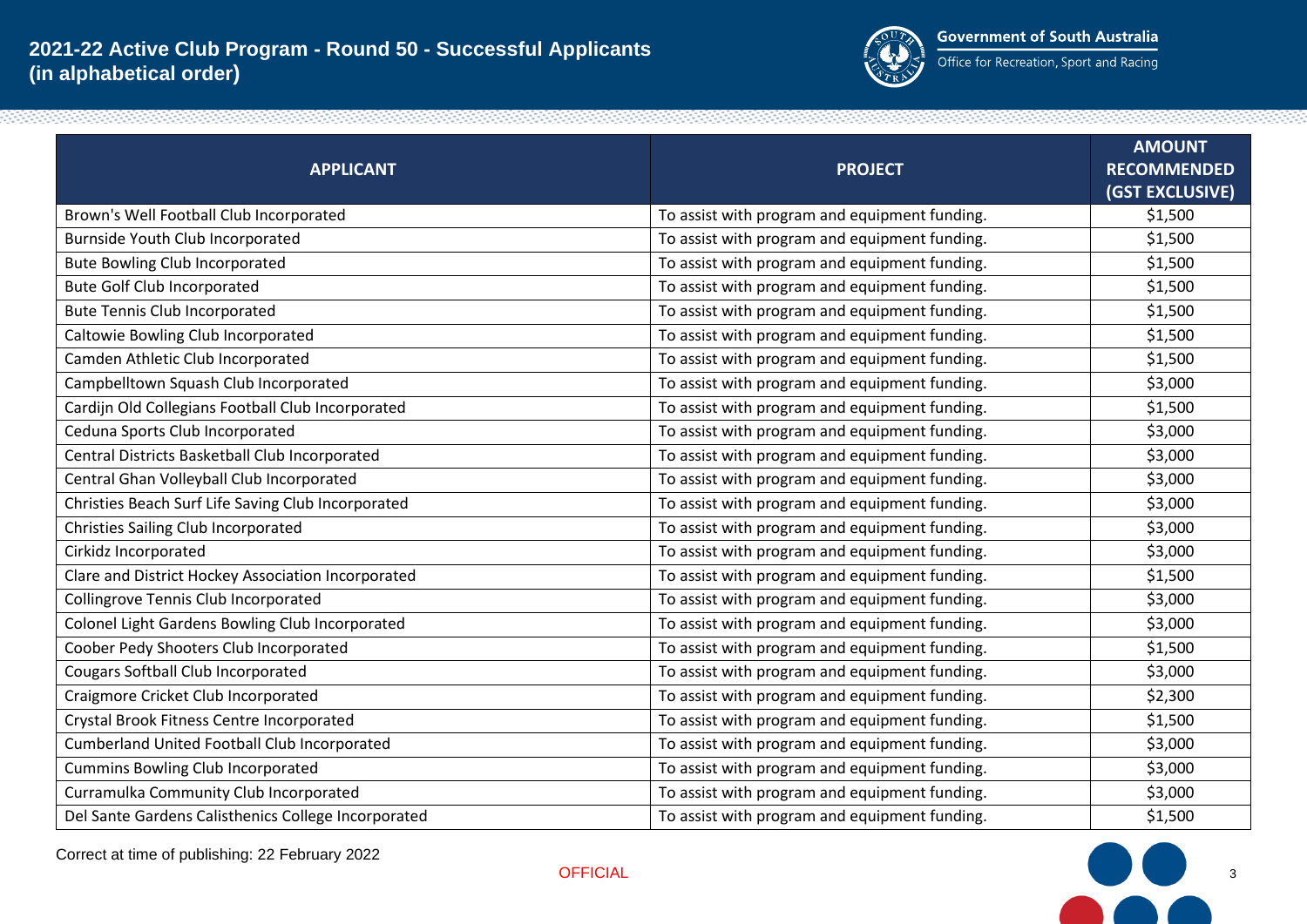

| <b>APPLICANT</b>                                                   | <b>PROJECT</b>                                | <b>AMOUNT</b><br><b>RECOMMENDED</b><br>(GST EXCLUSIVE) |
|--------------------------------------------------------------------|-----------------------------------------------|--------------------------------------------------------|
| Dolphins Amateur Swimming Club Incorporated                        | To assist with program and equipment funding. | \$3,000                                                |
| East Adelaide Payneham Tennis Club Incorporated                    | To assist with program and equipment funding. | \$3,000                                                |
| East Demons AFL Masters Football Club Incorporated                 | To assist with program and equipment funding. | \$1,500                                                |
| East Torrens Baseball Club Incorporated                            | To assist with program and equipment funding. | \$3,000                                                |
| East Torrens District Cricket Club Incorporated                    | To assist with program and equipment funding. | \$3,000                                                |
| East Torrens Kensington Gardens Hardcourt Tennis Club Incorporated | To assist with program and equipment funding. | \$3,000                                                |
| East Torrens Payneham Lacrosse Club Incorporated                   | To assist with program and equipment funding. | \$3,000                                                |
| Eastern Suburbs Petanque Incorporated                              | To assist with program and equipment funding. | \$1,500                                                |
| Eastern United Football Club Incorporated                          | To assist with program and equipment funding. | \$3,000                                                |
| Echunga Football Club Incorporated                                 | To assist with program and equipment funding. | \$3,000                                                |
| Edithburgh R.S.L. and Bowling Club Incorporated                    | To assist with program and equipment funding. | \$1,500                                                |
| Elizabeth Downs Soccer Club Incorporated                           | To assist with program and equipment funding. | \$3,000                                                |
| Elizabeth Football Club Incorporated                               | To assist with program and equipment funding. | \$3,000                                                |
| Encounter Bay Cricket Club Incorporated                            | To assist with program and equipment funding. | \$1,500                                                |
| ETSA Bowling & Croquet Club Incorporated                           | To assist with program and equipment funding. | \$1,500                                                |
| Eudunda Bowling Club Incorporated                                  | To assist with program and equipment funding. | \$1,500                                                |
| FC CBC Incorporated                                                | To assist with program and equipment funding. | \$1,500                                                |
| Federation of Australian Yoga Sports Incorporated                  | To assist with program and equipment funding. | \$1,500                                                |
| <b>Fitzroy Community Club Incorporated</b>                         | To assist with program and equipment funding. | \$3,000                                                |
| Flagstaff Hill Tennis Club Incorporated                            | To assist with program and equipment funding. | \$3,000                                                |
| Flinders Amateur Athletic Club Incorporated                        | To assist with program and equipment funding. | \$2,300                                                |
| Flinders Park Football Club Incorporated                           | To assist with program and equipment funding. | \$3,000                                                |
| Freeling Basketball Club Incorporated                              | To assist with program and equipment funding. | \$3,000                                                |
| Freeling Football Club Incorporated                                | To assist with program and equipment funding. | \$3,000                                                |
| Fulham United Football Club Incorporated                           | To assist with program and equipment funding. | \$3,000                                                |
| Galaxy Basketball Club Incorporated                                | To assist with program and equipment funding. | \$2,300                                                |

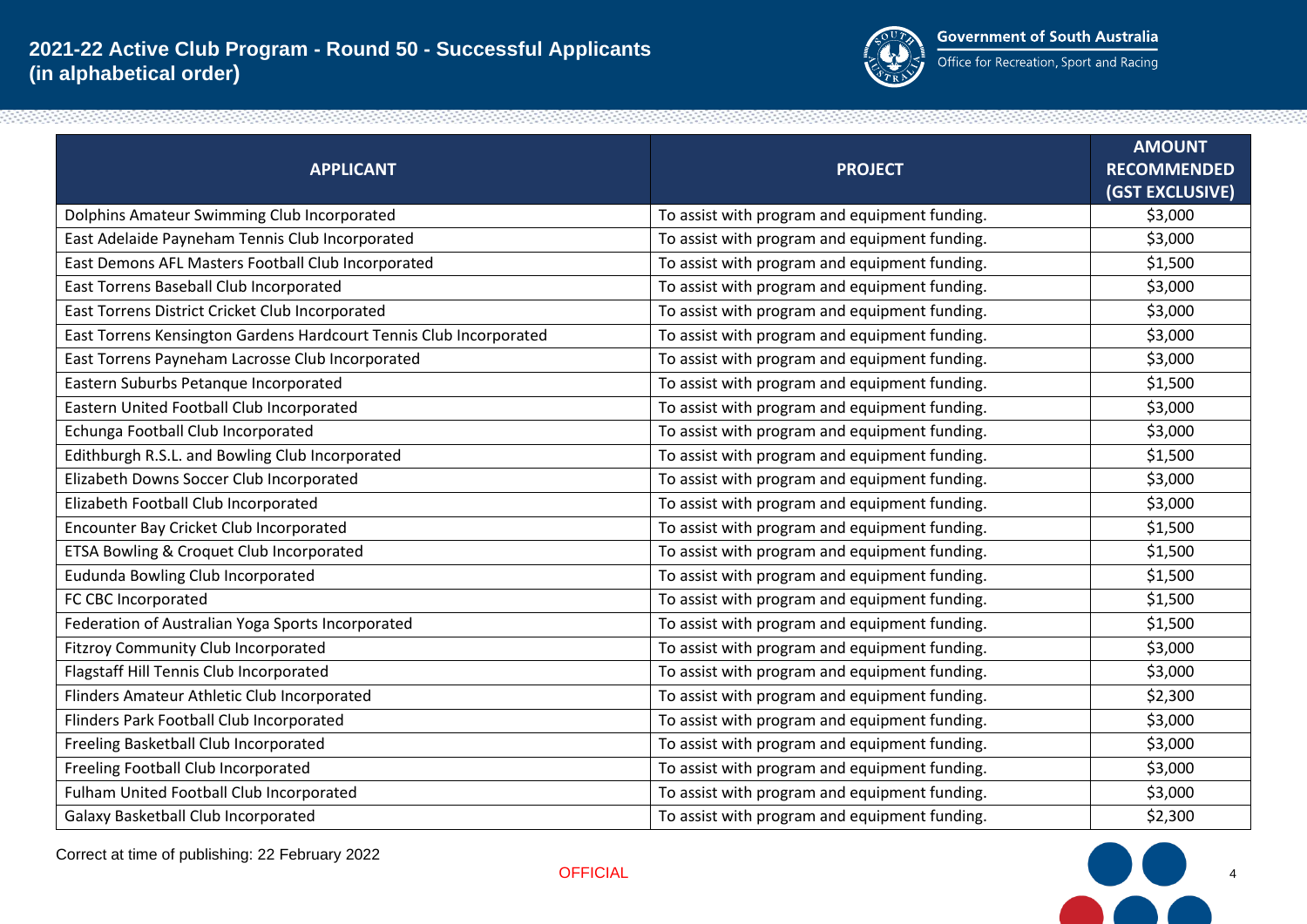

| <b>APPLICANT</b>                                              | <b>PROJECT</b>                                | <b>AMOUNT</b><br><b>RECOMMENDED</b><br>(GST EXCLUSIVE) |
|---------------------------------------------------------------|-----------------------------------------------|--------------------------------------------------------|
| Gawler BMX Club Incorporated                                  | To assist with program and equipment funding. | \$3,000                                                |
| Gawler Rangers Baseball Club Incorporated                     | To assist with program and equipment funding. | \$2,300                                                |
| Gepps Cross Junior Football Club Incorporated                 | To assist with program and equipment funding. | \$3,000                                                |
| Girl Guides South Australia Incorporated - (Gawler Branch)    | To assist with program and equipment funding. | \$1,500                                                |
| Girl Guides South Australia Incorporated - (Largs North Unit) | To assist with program and equipment funding. | \$3,000                                                |
| Glenelg Badminton Club Incorporated                           | To assist with program and equipment funding. | \$3,000                                                |
| Glenelg District Cricket Club Incorporated                    | To assist with program and equipment funding. | \$3,000                                                |
| Glenunga Tennis Club Incorporated                             | To assist with program and equipment funding. | \$3,000                                                |
| Golden Grove Central Districts Baseball Club Incorporated     | To assist with program and equipment funding. | \$3,000                                                |
| Golden Grove Football Club Incorporated                       | To assist with program and equipment funding. | \$3,000                                                |
| Goolwa Bowling Club Incorporated                              | To assist with program and equipment funding. | \$3,000                                                |
| Goolwa Hockey Club Incorporated                               | To assist with program and equipment funding. | \$1,500                                                |
| Great Southern Amateur Basketball Association Incorporated    | To assist with program and equipment funding. | \$3,000                                                |
| Hackham Tennis Club Incorporated                              | To assist with program and equipment funding. | \$1,500                                                |
| Hahndorf Football Club Incorporated                           | To assist with program and equipment funding. | \$3,000                                                |
| Hallett Cove Netball Club Incorporated                        | To assist with program and equipment funding. | \$3,000                                                |
| Hamley Bridge Football Club Incorporated                      | To assist with program and equipment funding. | \$3,000                                                |
| Happy Valley Football Club Incorporated                       | To assist with program and equipment funding. | \$3,000                                                |
| Happy Valley Tennis Club Incorporated                         | To assist with program and equipment funding. | \$3,000                                                |
| Henley & Grange Swimming Club Incorporated                    | To assist with program and equipment funding. | \$3,000                                                |
| Henley Bowling Club Incorporated                              | To assist with program and equipment funding. | \$3,000                                                |
| Henley Surf Life Saving Club Incorporated                     | To assist with program and equipment funding. | \$3,000                                                |
| Henley Water Polo Club Incorporated                           | To assist with program and equipment funding. | \$1,500                                                |
| Hills Archers Incorporated                                    | To assist with program and equipment funding. | \$1,500                                                |
| Hills Football League Incorporated                            | To assist with program and equipment funding. | \$3,000                                                |
| Hope Valley Bowling and Community Club Incorporated           | To assist with program and equipment funding. | \$3,000                                                |



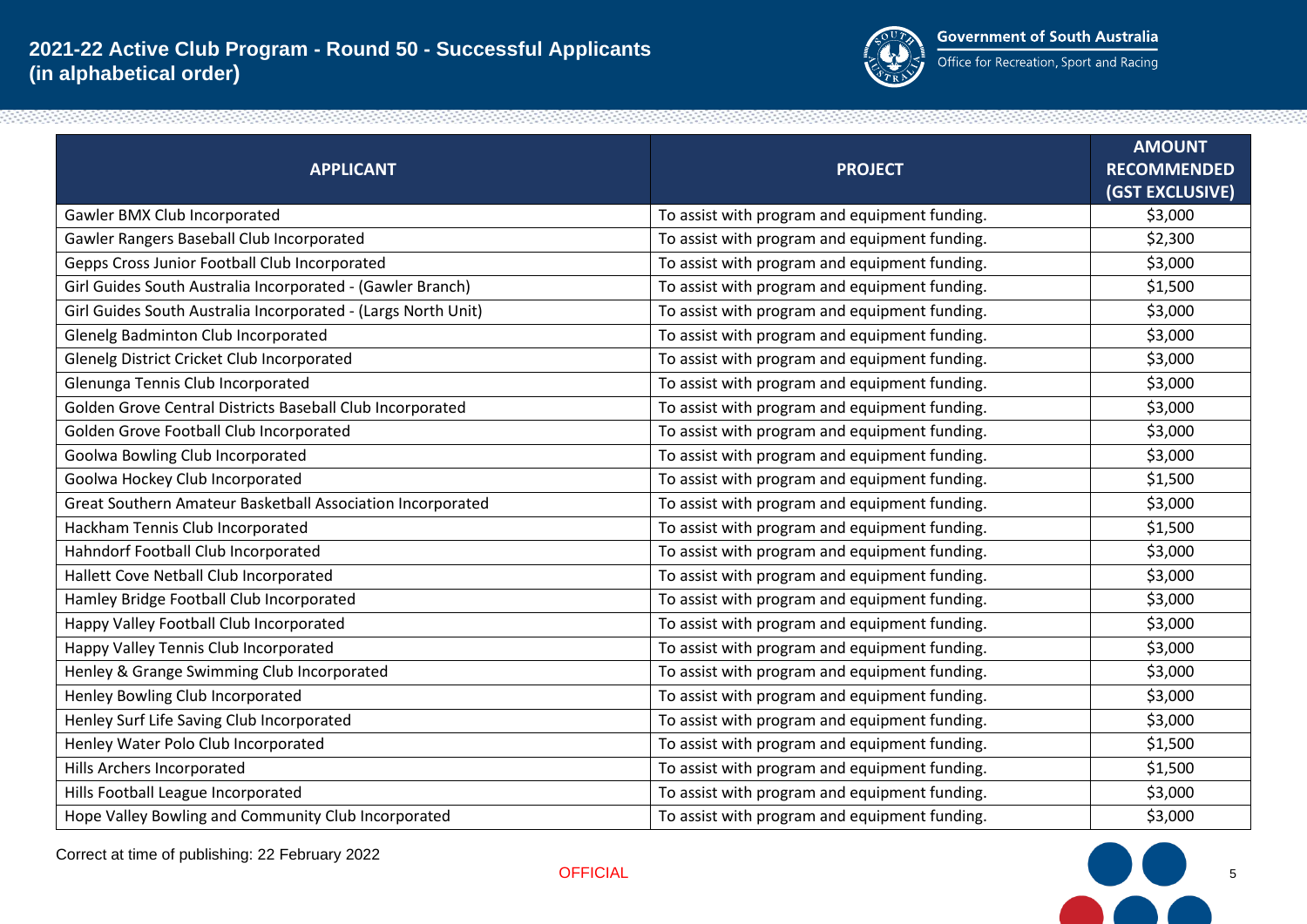

| <b>APPLICANT</b>                                           | <b>PROJECT</b>                                | <b>AMOUNT</b><br><b>RECOMMENDED</b><br>(GST EXCLUSIVE) |
|------------------------------------------------------------|-----------------------------------------------|--------------------------------------------------------|
| <b>Impact Practical Shooting League Incorporated</b>       | To assist with program and equipment funding. | \$1,500                                                |
| Ingle Farm Sporting Club Incorporated                      | To assist with program and equipment funding. | \$3,000                                                |
| <b>Island Target Archery Incorporated</b>                  | To assist with program and equipment funding. | \$1,500                                                |
| Jamestown Amateur Swimming Club Incorporated               | To assist with program and equipment funding. | \$1,500                                                |
| Jervois Cricket Club Incorporated                          | To assist with program and equipment funding. | \$1,500                                                |
| Jervois Football Club Incorporated                         | To assist with program and equipment funding. | \$3,000                                                |
| Kadina Golf Club Incorporated                              | To assist with program and equipment funding. | \$3,000                                                |
| Kadina Motocross Club Incorporated                         | To assist with program and equipment funding. | \$3,000                                                |
| Kangarilla Netball Club Incorporated                       | To assist with program and equipment funding. | \$3,000                                                |
| Kangaroo Island Basketball Association Incorporated        | To assist with program and equipment funding. | \$3,000                                                |
| Kapunda Golf Club Incorporated                             | To assist with program and equipment funding. | \$3,000                                                |
| Kapunda Netball Club Incorporated                          | To assist with program and equipment funding. | \$3,000                                                |
| Keith Golf Club Incorporated                               | To assist with program and equipment funding. | \$1,500                                                |
| Kensington Baseball Club Incorporated                      | To assist with program and equipment funding. | \$3,000                                                |
| Keswick Cricket Club Incorporated                          | To assist with program and equipment funding. | \$3,000                                                |
| Kingscote Football Club Incorporated                       | To assist with program and equipment funding. | \$3,000                                                |
| Kingston S.E. Golf Club Incorporated                       | To assist with program and equipment funding. | \$3,000                                                |
| Kowree Naracoorte Tatiara Netball Association Incorporated | To assist with program and equipment funding. | \$3,000                                                |
| Krymzon Academy of Calisthenics Incorporated               | To assist with program and equipment funding. | \$1,500                                                |
| Kybybolite Memorial Sports Club Incorporated               | To assist with program and equipment funding. | \$3,000                                                |
| Ladies Darts Association of South Australia Incorporated   | To assist with program and equipment funding. | \$1,500                                                |
| Lake Albert Gun Club Incorporated                          | To assist with program and equipment funding. | \$1,500                                                |
| Lameroo Golf Club Incorporated                             | To assist with program and equipment funding. | \$1,500                                                |
| Laura Bowling Club Incorporated                            | To assist with program and equipment funding. | \$1,500                                                |
| Littlehampton Netball Club Incorporated                    | To assist with program and equipment funding. | \$1,500                                                |
| Lobethal Netball Club Incorporated                         | To assist with program and equipment funding. | \$3,000                                                |



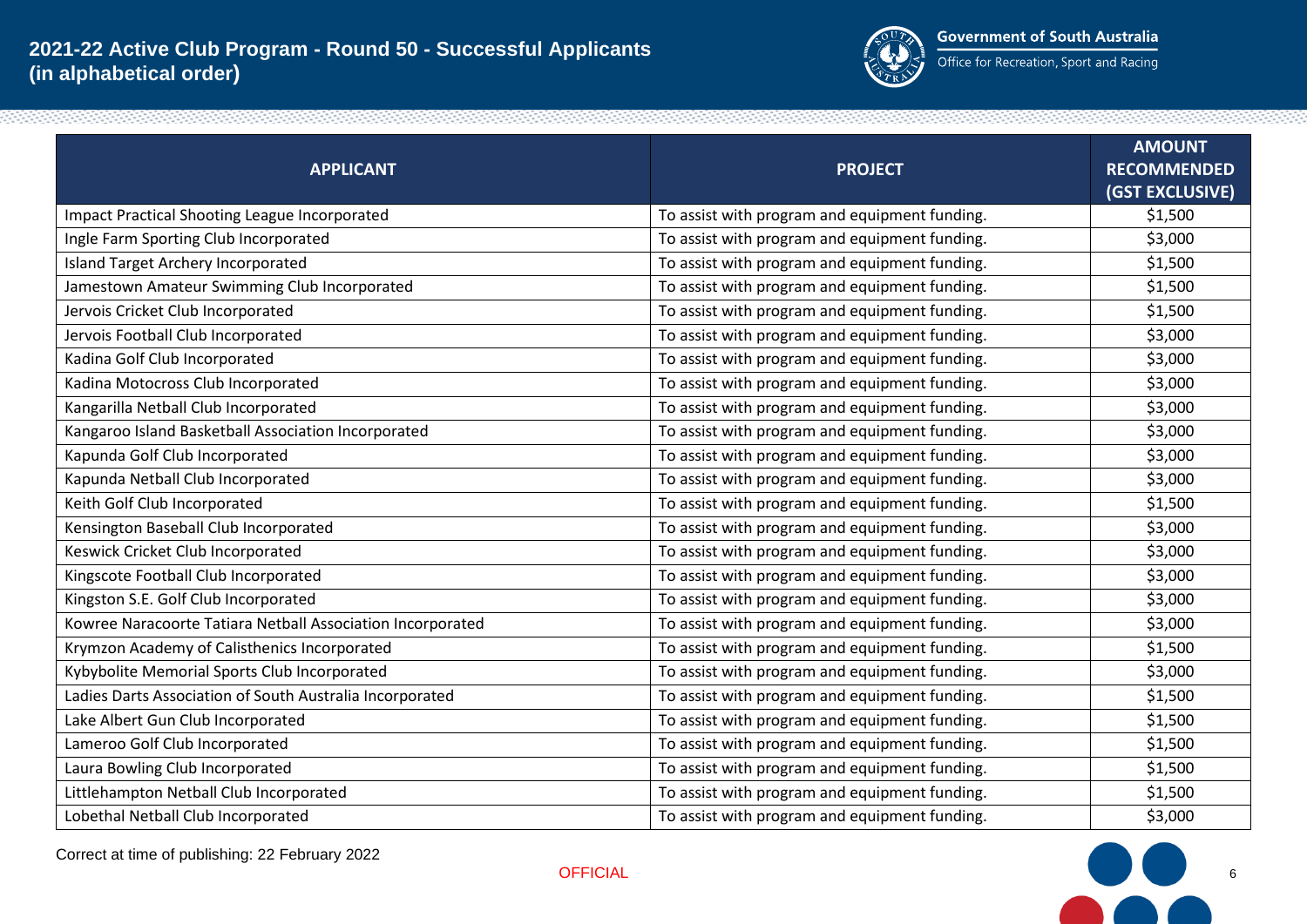

| <b>APPLICANT</b>                                                         | <b>PROJECT</b>                                | <b>AMOUNT</b><br><b>RECOMMENDED</b><br>(GST EXCLUSIVE) |
|--------------------------------------------------------------------------|-----------------------------------------------|--------------------------------------------------------|
| Lochiel Tennis Club Incorporated                                         | To assist with program and equipment funding. | \$1,500                                                |
| Loxton Amateur Swimming Club Incorporated                                | To assist with program and equipment funding. | \$3,000                                                |
| Lucindale Country Club Incorporated                                      | To assist with program and equipment funding. | \$3,000                                                |
| Lutheran Tennis Club Murray Bridge Incorporated                          | To assist with program and equipment funding. | \$3,000                                                |
| Lyndoch and Districts Little Athletics Centre Incorporated               | To assist with program and equipment funding. | \$1,500                                                |
| Maitland Pistol and Shooting Club Incorporated                           | To assist with program and equipment funding. | \$1,500                                                |
| Mallala Gun Club Incorporated                                            | To assist with program and equipment funding. | \$1,500                                                |
| Mallee Park Football Club Incorporated                                   | To assist with program and equipment funding. | \$3,000                                                |
| Mallee Swimming Club Incorporated                                        | To assist with program and equipment funding. | \$1,500                                                |
| Mannum Golf Club Incorporated                                            | To assist with program and equipment funding. | \$3,000                                                |
| Marion Football Club Incorporated                                        | To assist with program and equipment funding. | \$3,000                                                |
| Marion Swimming Club Incorporated                                        | To assist with program and equipment funding. | \$3,000                                                |
| Marion Tennis Club Incorporated                                          | To assist with program and equipment funding. | \$1,500                                                |
| Meteors Triathlon Club Incorporated                                      | To assist with program and equipment funding. | \$1,500                                                |
| Mid Hills Netball Association Incorporated                               | To assist with program and equipment funding. | \$3,000                                                |
| Milang Bowling Club Incorporated                                         | To assist with program and equipment funding. | \$1,500                                                |
| Millicent and District International Basketball Association Incorporated | To assist with program and equipment funding. | \$3,000                                                |
| Millicent Golf Club Incorporated                                         | To assist with program and equipment funding. | \$3,000                                                |
| Millicent Gymnastics Club Incorporated                                   | To assist with program and equipment funding. | \$3,000                                                |
| Moana Surf Life Saving Club Incorporated                                 | To assist with program and equipment funding. | \$3,000                                                |
| Modbury Tennis Club Incorporated                                         | To assist with program and equipment funding. | \$3,000                                                |
| Monarto Clay Target Club Incorporated                                    | To assist with program and equipment funding. | \$1,500                                                |
| Morgan Motorcycle Club Incorporated                                      | To assist with program and equipment funding. | \$3,000                                                |
| Morgan Small Bore Rifle Club Incorporated                                | To assist with program and equipment funding. | \$1,500                                                |
| Morphett Vale Youth Club Incorporated                                    | To assist with program and equipment funding. | \$1,500                                                |
| Morphettville Park Football Club Incorporated                            | To assist with program and equipment funding. | \$3,000                                                |

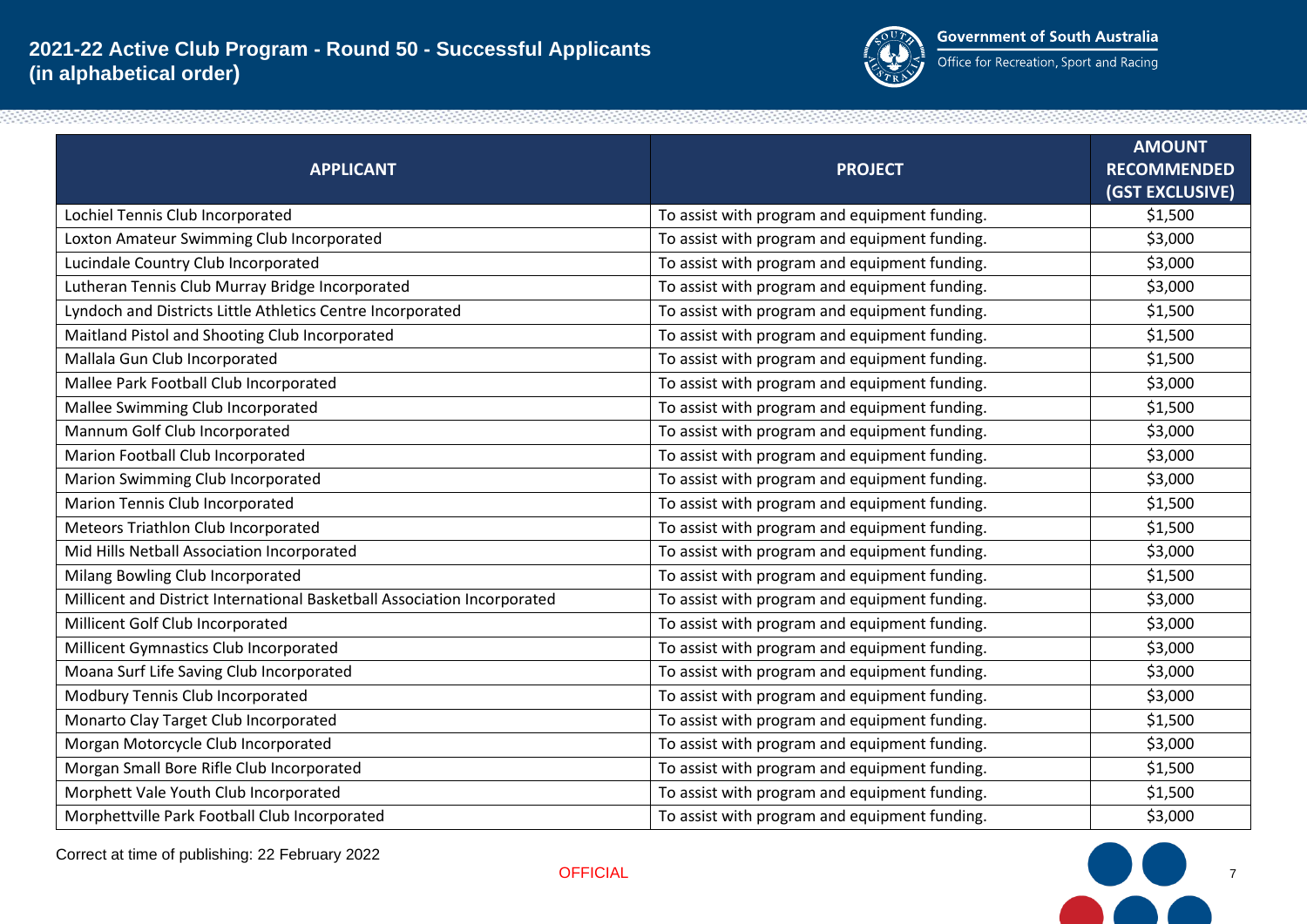

| <b>APPLICANT</b>                                       | <b>PROJECT</b>                                | <b>AMOUNT</b><br><b>RECOMMENDED</b><br>(GST EXCLUSIVE) |
|--------------------------------------------------------|-----------------------------------------------|--------------------------------------------------------|
| Mount Burr United Football Club Incorporated           | To assist with program and equipment funding. | \$3,000                                                |
| Mount Gambier & District Pony Club Incorporated        | To assist with program and equipment funding. | \$1,500                                                |
| Mount Gambier Italo Australian Club Incorporated       | To assist with program and equipment funding. | \$3,000                                                |
| Mount Gambier Motor Cycle Club Incorporated            | To assist with program and equipment funding. | \$3,000                                                |
| Mount Gambier Table Tennis Club Incorporated           | To assist with program and equipment funding. | \$1,500                                                |
| Mount Torrens Bombers Tennis Club Incorporated         | To assist with program and equipment funding. | \$1,500                                                |
| Munno Para City Soccer and Sports Club Incorporated    | To assist with program and equipment funding. | \$3,000                                                |
| Murray Bridge Lawn Tennis Association Incorporated     | To assist with program and equipment funding. | \$3,000                                                |
| Murray Bridge Little Athletics Centre Incorporated     | To assist with program and equipment funding. | \$3,000                                                |
| Nairne Districts Netball Club Incorporated             | To assist with program and equipment funding. | \$3,000                                                |
| Naracoorte Tennis Club Incorporated                    | To assist with program and equipment funding. | \$3,000                                                |
| Noarlunga City Pistol Club Incorporated                | To assist with program and equipment funding. | \$3,000                                                |
| Noarlunga Little Athletics Centre Incorporated         | To assist with program and equipment funding. | \$3,000                                                |
| North East HPV Supporters Association Incorporated     | To assist with program and equipment funding. | \$1,500                                                |
| North Eastern MetroStars Incorporated                  | To assist with program and equipment funding. | \$3,000                                                |
| North Haven Surf Life Saving Club Incorporated         | To assist with program and equipment funding. | \$3,000                                                |
| Northeast Zodiac Netball Club Incorporated             | To assist with program and equipment funding. | \$3,000                                                |
| Northern Districts Athletics Club Incorporated         | To assist with program and equipment funding. | \$3,000                                                |
| Norwood Swimming Club Incorporated                     | To assist with program and equipment funding. | \$3,000                                                |
| Nuriootpa Bowling Club Incorporated                    | To assist with program and equipment funding. | \$1,500                                                |
| Oakbank Bowling Club Incorporated                      | To assist with program and equipment funding. | \$1,500                                                |
| Oakbank Polocrosse Club Incorporated                   | To assist with program and equipment funding. | \$1,500                                                |
| O'Halloran Hill Tennis Club Incorporated               | To assist with program and equipment funding. | \$3,000                                                |
| Old Collegians' Rugby Union Football Club Incorporated | To assist with program and equipment funding. | \$3,000                                                |
| Old Ignatians Football Club Incorporated               | To assist with program and equipment funding. | \$3,000                                                |
| One Tree Hill Soccer Club Incorporated                 | To assist with program and equipment funding. | \$3,000                                                |



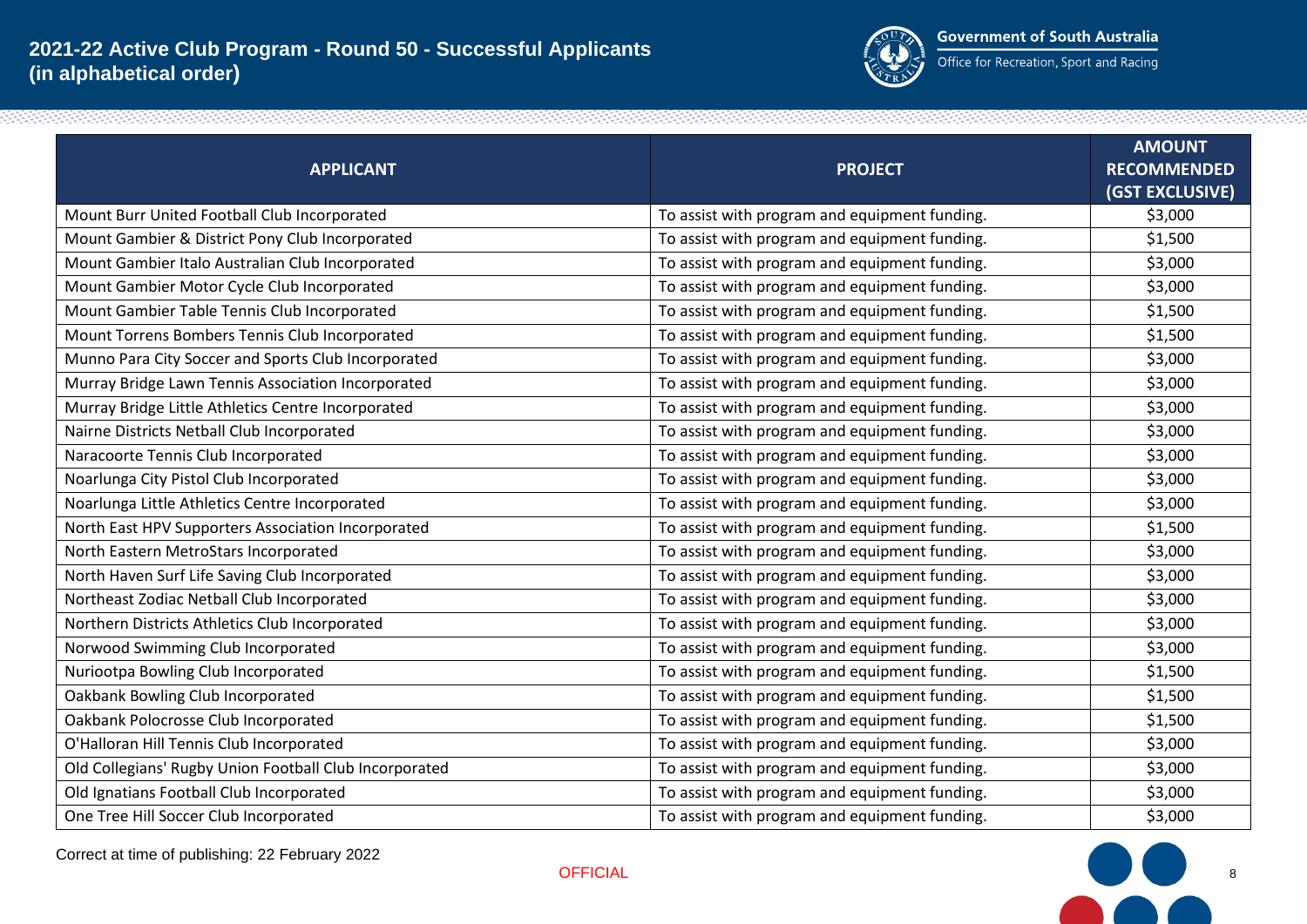

| <b>APPLICANT</b>                                                      | <b>PROJECT</b>                                | <b>AMOUNT</b><br><b>RECOMMENDED</b><br>(GST EXCLUSIVE) |
|-----------------------------------------------------------------------|-----------------------------------------------|--------------------------------------------------------|
| One Tree Hill Sports & Recreation Club Association Incorporated       | To assist with program and equipment funding. | \$3,000                                                |
| Onkaparinga Rugby Union Football Club Incorporated                    | To assist with program and equipment funding. | \$3,000                                                |
| Onkaparinga Swimming Club Incorporated                                | To assist with program and equipment funding. | \$3,000                                                |
| Onkaparinga Tennis Club Incorporated                                  | To assist with program and equipment funding. | \$1,500                                                |
| Orroroo Swimming Club Incorporated                                    | To assist with program and equipment funding. | \$1,500                                                |
| Owen Golf Club Incorporated                                           | To assist with program and equipment funding. | \$1,500                                                |
| Para Hills Bowling Club Incorporated                                  | To assist with program and equipment funding. | \$3,000                                                |
| Para Hills East Sports Club Incorporated                              | To assist with program and equipment funding. | \$3,000                                                |
| Para Hills Wanderers Netball Club Incorporated                        | To assist with program and equipment funding. | \$3,000                                                |
| Parndana Golf Club Incorporated                                       | To assist with program and equipment funding. | \$1,500                                                |
| Parndana Sports Club Incorporated                                     | To assist with program and equipment funding. | \$3,000                                                |
| Payneham Swimming Club Incorporated                                   | To assist with program and equipment funding. | \$1,500                                                |
| Pembroke Old Scholars Football Club Incorporated                      | To assist with program and equipment funding. | \$3,000                                                |
| Penneshaw Golf Club Incorporated                                      | To assist with program and equipment funding. | \$1,500                                                |
| Penola Amateur Swim Club Incorporated                                 | To assist with program and equipment funding. | \$1,500                                                |
| Penola Golf Club Incorporated                                         | To assist with program and equipment funding. | \$1,500                                                |
| Penola Tennis Club Incorporated                                       | To assist with program and equipment funding. | \$1,500                                                |
| Perponda Sports Club Incorporated                                     | To assist with program and equipment funding. | \$1,500                                                |
| Peterborough International Rules Basketball Association Incorporated  | To assist with program and equipment funding. | \$3,000                                                |
| Phoenix Masters Swimming Club Incorporated                            | To assist with program and equipment funding. | \$1,500                                                |
| Pickleball South Australia Association Incorporated                   | To assist with program and equipment funding. | \$3,000                                                |
| Pinnaroo Golf Club Incorporated                                       | To assist with program and equipment funding. | \$1,500                                                |
| Pirates Softball Club SA Incorporated                                 | To assist with program and equipment funding. | \$1,500                                                |
| Playford Tennis Club Incorporated                                     | To assist with program and equipment funding. | \$3,000                                                |
| Pony Club Association of South Australia (Southern Zone) Incorporated | To assist with program and equipment funding. | \$3,000                                                |
| Port Adelaide Athletics Club Incorporated                             | To assist with program and equipment funding. | \$3,000                                                |



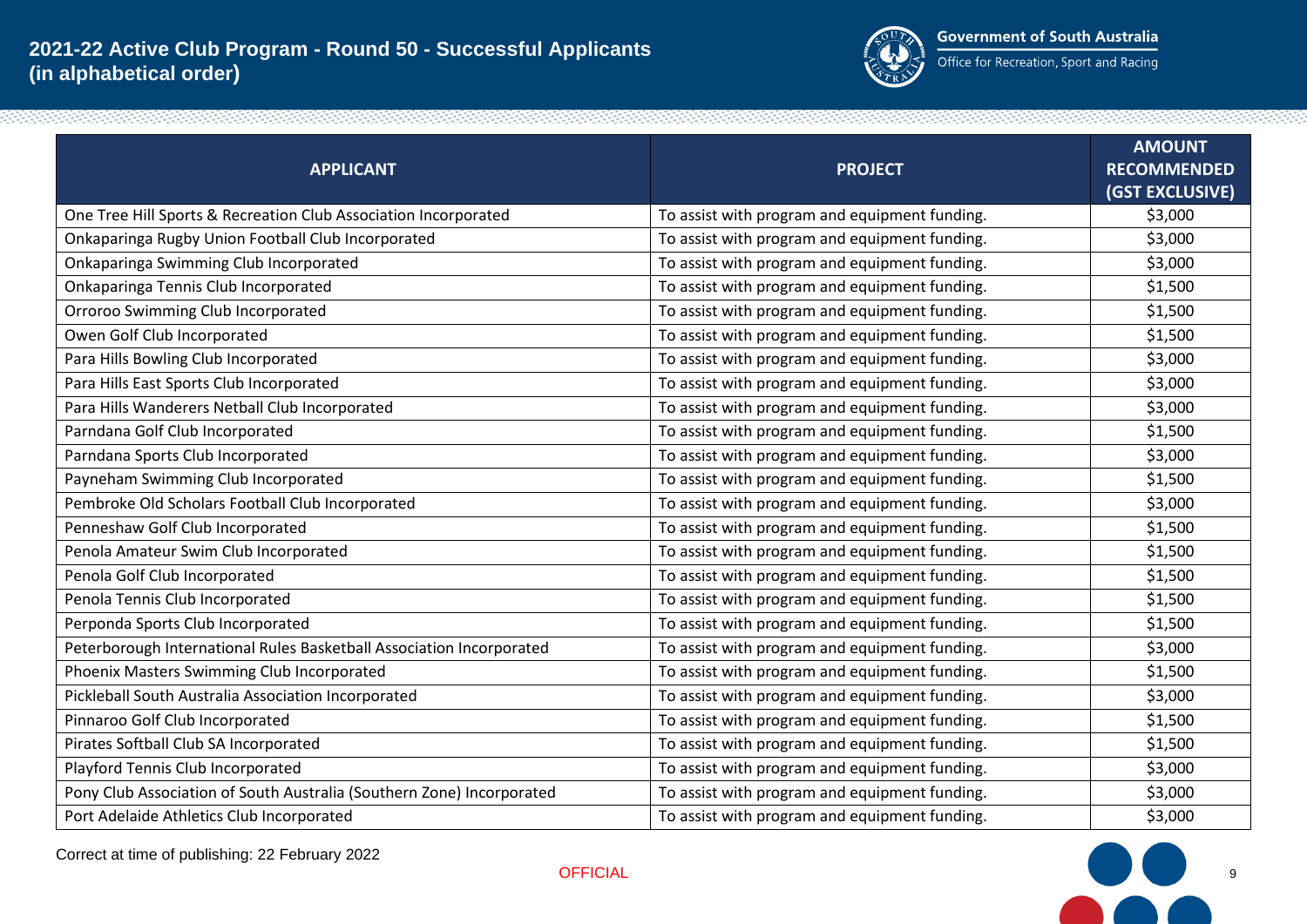

| <b>APPLICANT</b>                                    | <b>PROJECT</b>                                | <b>AMOUNT</b><br><b>RECOMMENDED</b><br>(GST EXCLUSIVE) |
|-----------------------------------------------------|-----------------------------------------------|--------------------------------------------------------|
| Port Adelaide Cycling Club Incorporated             | To assist with program and equipment funding. | \$3,000                                                |
| Port Adelaide District Baseball Club Incorporated   | To assist with program and equipment funding. | \$3,000                                                |
| Port Adelaide District Hockey Club Incorporated     | To assist with program and equipment funding. | \$3,000                                                |
| Port Adelaide Rowing Club Incorporated              | To assist with program and equipment funding. | \$3,000                                                |
| Port Adelaide Soccer Club Incorporated              | To assist with program and equipment funding. | \$3,000                                                |
| Port Augusta Amateur Judo Club Incorporated         | To assist with program and equipment funding. | \$1,500                                                |
| Port Augusta Basketball Association Incorporated    | To assist with program and equipment funding. | \$3,000                                                |
| Port Augusta Pistol Club Incorporated               | To assist with program and equipment funding. | \$1,500                                                |
| Port Augusta Youth Centre Incorporated              | To assist with program and equipment funding. | \$3,000                                                |
| Port Broughton Combined Sporting Clubs Incorporated | To assist with program and equipment funding. | \$3,000                                                |
| Port Elliot Bowling Club Incorporated               | To assist with program and equipment funding. | \$3,000                                                |
| Port Germein Golf Club Incorporated                 | To assist with program and equipment funding. | \$1,500                                                |
| Port Lincoln Gymnastics Club Incorporated           | To assist with program and equipment funding. | \$3,000                                                |
| Port Lincoln Table Tennis Association Incorporated  | To assist with program and equipment funding. | \$3,000                                                |
| Port Lincoln Yacht Club Incorporated                | To assist with program and equipment funding. | \$2,300                                                |
| Port MacDonnell Golf Club Incorporated              | To assist with program and equipment funding. | \$3,000                                                |
| Port MacDonnell Netball Club Incorporated           | To assist with program and equipment funding. | \$3,000                                                |
| Port Neill Bowling Club Incorporated                | To assist with program and equipment funding. | \$1,500                                                |
| Port Noarlunga Cricket Club Incorporated            | To assist with program and equipment funding. | \$3,000                                                |
| Port Noarlunga Surf Life Saving Club Incorporated   | To assist with program and equipment funding. | \$3,000                                                |
| Port Pirie Cricket Association Incorporated         | To assist with program and equipment funding. | \$3,000                                                |
| Port Pirie Pistol and Shooting Club Incorporated    | To assist with program and equipment funding. | \$1,500                                                |
| Port Pirie Rowing Club Incorporated                 | To assist with program and equipment funding. | \$1,500                                                |
| Ports Football and Netball Club Incorporated        | To assist with program and equipment funding. | \$3,000                                                |
| Puzzles Basketball Club Incorporated                | To assist with program and equipment funding. | \$1,500                                                |
| Quorn Bowling Club Incorporated                     | To assist with program and equipment funding. | \$1,500                                                |



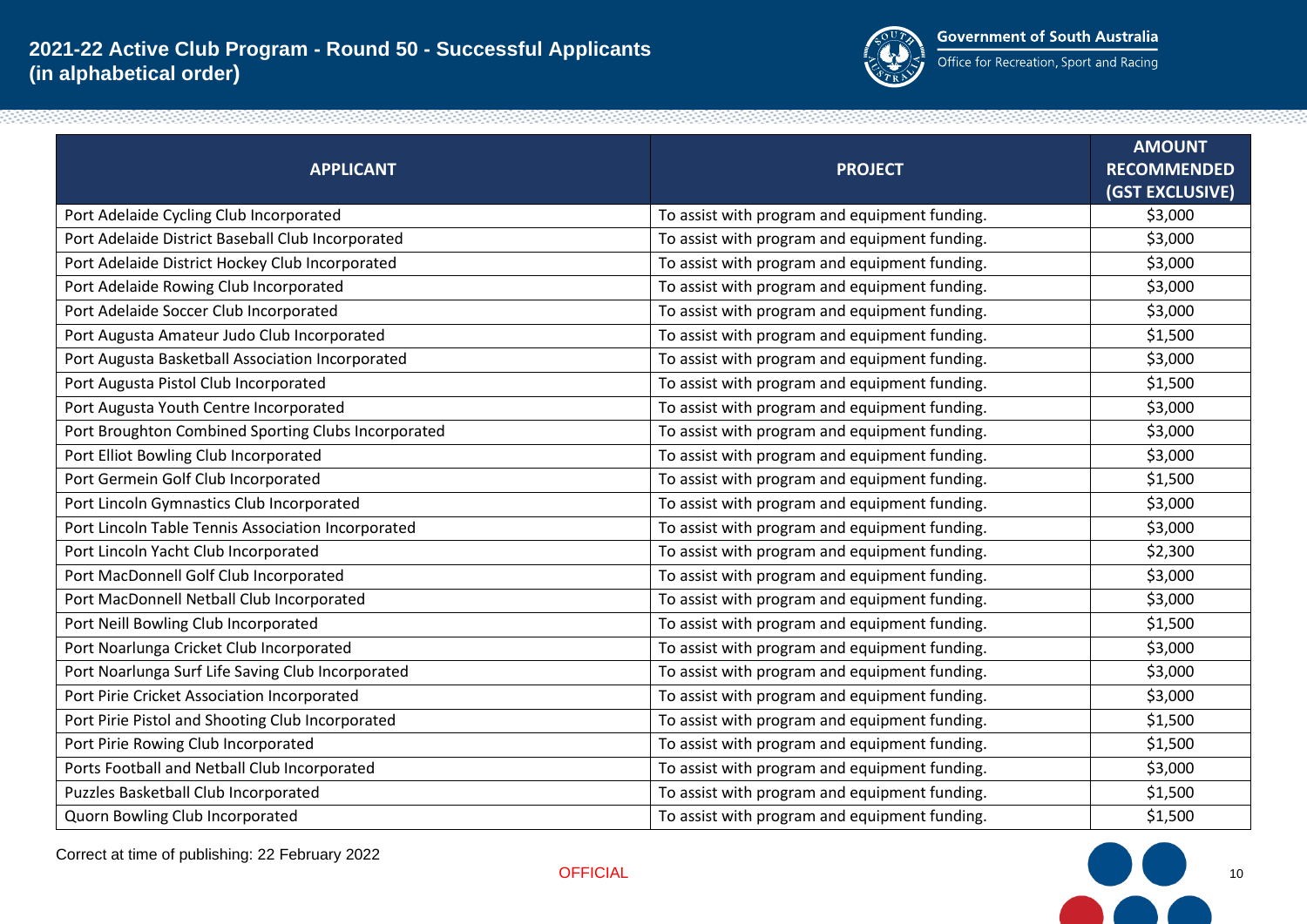

| <b>APPLICANT</b>                                                                   | <b>PROJECT</b>                                | <b>AMOUNT</b><br><b>RECOMMENDED</b><br>(GST EXCLUSIVE) |
|------------------------------------------------------------------------------------|-----------------------------------------------|--------------------------------------------------------|
| Quorn Cricket Club Incorporated                                                    | To assist with program and equipment funding. | \$3,000                                                |
| Rangers Junior Soccer Club Incorporated                                            | To assist with program and equipment funding. | \$1,500                                                |
| Rapid Bay And District Cricket Club Incorporated                                   | To assist with program and equipment funding. | \$1,500                                                |
| Reade Park Lawn Tennis Club Incorporated                                           | To assist with program and equipment funding. | \$3,000                                                |
| Reidy Park Tennis Club Incorporated                                                | To assist with program and equipment funding. | \$1,500                                                |
| Renmark Bowling Club Incorporated                                                  | To assist with program and equipment funding. | \$3,000                                                |
| Renmark Hockey Club Incorporated                                                   | To assist with program and equipment funding. | \$1,500                                                |
| Returned & Services League Murray Bridge Sub Branch & Bowling Club<br>Incorporated | To assist with program and equipment funding. | \$3,000                                                |
| Reynella East and Districts Little Athletics Centre Incorporated                   | To assist with program and equipment funding. | \$3,000                                                |
| Reynella Smallbore & Air Rifle Club Incorporated                                   | To assist with program and equipment funding. | \$1,500                                                |
| Riding for the Disabled Association S.A. Incorporated - (Port Pirie)               | To assist with program and equipment funding. | \$1,500                                                |
| Riverland Baseball League Incorporated                                             | To assist with program and equipment funding. | \$3,000                                                |
| Riverland Dinghy Club Incorporated                                                 | To assist with program and equipment funding. | \$3,000                                                |
| Riverton Bowling Club Incorporated                                                 | To assist with program and equipment funding. | \$1,500                                                |
| Robe Golf Club Incorporated                                                        | To assist with program and equipment funding. | \$3,000                                                |
| Robe Surf Life Saving Club Incorporated                                            | To assist with program and equipment funding. | \$3,000                                                |
| Rockabellas Roller Derby League Incorporated                                       | To assist with program and equipment funding. | \$1,500                                                |
| Rosewater Football Club Incorporated                                               | To assist with program and equipment funding. | \$3,000                                                |
| Royal South Australian Yacht Squadron Incorporated                                 | To assist with program and equipment funding. | \$3,000                                                |
| Saddleworth Lawn Tennis Club Incorporated                                          | To assist with program and equipment funding. | \$1,500                                                |
| Sailability SA Incorporated                                                        | To assist with program and equipment funding. | \$1,500                                                |
| Saint Brendan's Gaelic Football Club Incorporated                                  | To assist with program and equipment funding. | \$1,500                                                |
| Salisbury Football Club Incorporated                                               | To assist with program and equipment funding. | \$3,000                                                |
| Salisbury Inter Soccer Club Incorporated                                           | To assist with program and equipment funding. | \$3,000                                                |
| SAMBO Federation of Australia (South Australia) Incorporated                       | To assist with program and equipment funding. | \$1,500                                                |

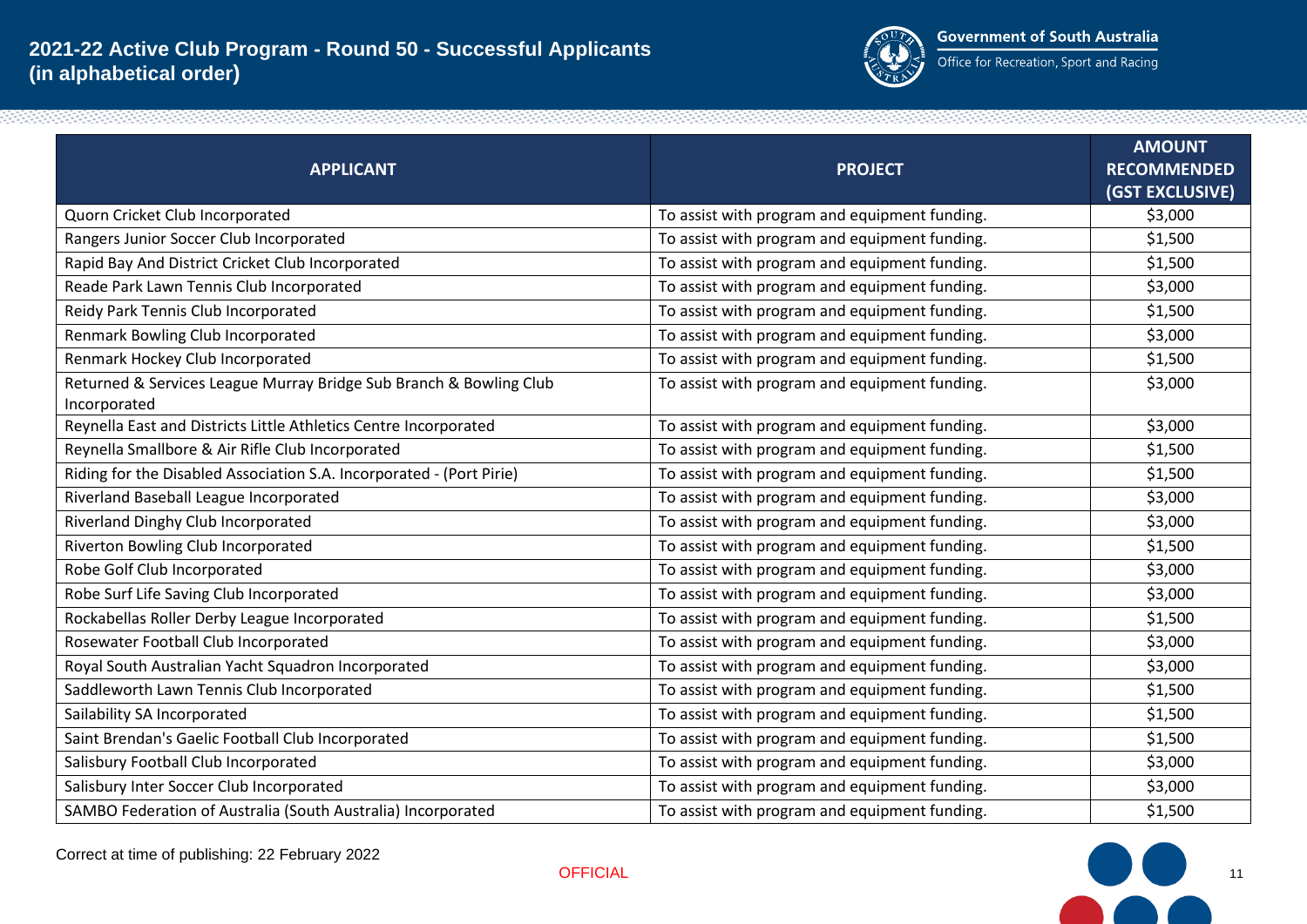

| <b>APPLICANT</b>                                                      | <b>PROJECT</b>                                | <b>AMOUNT</b><br><b>RECOMMENDED</b><br>(GST EXCLUSIVE) |
|-----------------------------------------------------------------------|-----------------------------------------------|--------------------------------------------------------|
| Sapphires Netball Club Incorporated                                   | To assist with program and equipment funding. | \$3,000                                                |
| Seacliff Community Recreation Association Incorporated                | To assist with program and equipment funding. | \$3,000                                                |
| Seacliff Hockey Club Incorporated                                     | To assist with program and equipment funding. | \$3,000                                                |
| Seaton Ramblers Football Sports Club Incorporated                     | To assist with program and equipment funding. | \$3,000                                                |
| Seaview Road Boardriders Incorporated                                 | To assist with program and equipment funding. | \$1,500                                                |
| Serbian Sport Association "SRBIJA" Incorporated                       | To assist with program and equipment funding. | \$1,500                                                |
| Silver Blades Figure Skating Club Incorporated                        | To assist with program and equipment funding. | \$3,000                                                |
| SMOSH West Lakes Football Club Incorporated                           | To assist with program and equipment funding. | \$3,000                                                |
| Somerton Surf Life-Saving Club Incorporated                           | To assist with program and equipment funding. | \$3,000                                                |
| South Adelaide Basketball Club Incorporated                           | To assist with program and equipment funding. | \$3,000                                                |
| South Australia Police Pistol Club Incorporated                       | To assist with program and equipment funding. | \$3,000                                                |
| South Australian Amateur Basketball League Incorporated               | To assist with program and equipment funding. | \$3,000                                                |
| South Australian Amateur Soccer Referees Association Incorporated     | To assist with program and equipment funding. | \$3,000                                                |
| South Australian Amateur Walkers Club Incorporated                    | To assist with program and equipment funding. | \$1,500                                                |
| South Australian Gliding Association Incorporated                     | To assist with program and equipment funding. | \$3,000                                                |
| South Australian Table Tennis Officiating Council Incorporated        | To assist with program and equipment funding. | \$1,500                                                |
| South Australian Waterski Federation Tournament Division Incorporated | To assist with program and equipment funding. | \$3,000                                                |
| South Gambier Football Club Incorporated                              | To assist with program and equipment funding. | \$3,000                                                |
| Southern Carriage Driving Society Incorporated                        | To assist with program and equipment funding. | \$1,500                                                |
| Southern Districts Baseball Club Incorporated                         | To assist with program and equipment funding. | \$3,000                                                |
| Southern Eyre Hunt Club Incorporated                                  | To assist with program and equipment funding. | \$1,500                                                |
| Southern Football League Incorporated                                 | To assist with program and equipment funding. | \$3,000                                                |
| Southern United Netball Association Incorporated                      | To assist with program and equipment funding. | \$3,000                                                |
| Southern Yorke Peninsula Dirt Circuit Club Incorporated               | To assist with program and equipment funding. | \$1,500                                                |
| Spalding Swimming Pool Incorporated                                   | To assist with program and equipment funding. | \$1,500                                                |
| Speedway Riders' Association of S.A Incorporated                      | To assist with program and equipment funding. | \$3,000                                                |



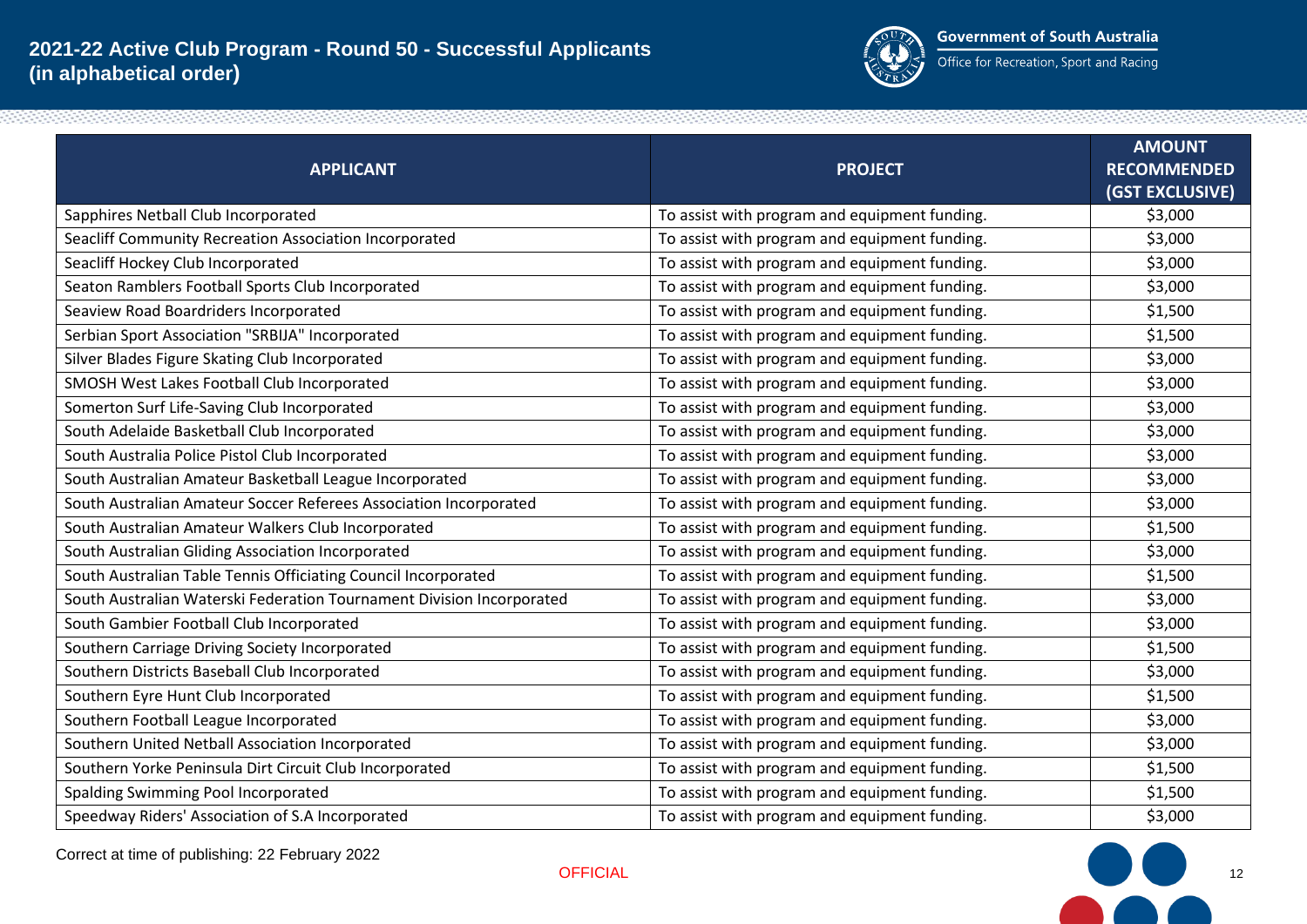

| <b>APPLICANT</b>                                                                                               | <b>PROJECT</b>                                | <b>AMOUNT</b><br><b>RECOMMENDED</b><br>(GST EXCLUSIVE) |
|----------------------------------------------------------------------------------------------------------------|-----------------------------------------------|--------------------------------------------------------|
| Sporting Car Club of South Australia Incorporated                                                              | To assist with program and equipment funding. | \$3,000                                                |
| Sporting Shooters Association of Australia (South Australian Handgun Metallic<br>Silhouette Club) Incorporated | To assist with program and equipment funding. | \$1,500                                                |
| Sporting Shooters Association of Australia Adelaide Target Shooting Club (SA)<br>Incorporated                  | To assist with program and equipment funding. | \$3,000                                                |
| St Michael & All Angels Netball Club Incorporated                                                              | To assist with program and equipment funding. | \$3,000                                                |
| St Peter's Collegians Cricket Club Incorporated                                                                | To assist with program and equipment funding. | \$1,500                                                |
| St. Peter's Collegians' Athletics Club Incorporated                                                            | To assist with program and equipment funding. | \$3,000                                                |
| St. Peter's Old Collegians' Badminton Club Incorporated                                                        | To assist with program and equipment funding. | \$3,000                                                |
| St. Peter's Old Collegians Football Club Incorporated                                                          | To assist with program and equipment funding. | \$3,000                                                |
| Strathalbyn Bowling Club Incorporated                                                                          | To assist with program and equipment funding. | \$3,000                                                |
| Strathalbyn Netball Club Incorporated                                                                          | To assist with program and equipment funding. | \$3,000                                                |
| Strathalbyn Pony Club Incorporated                                                                             | To assist with program and equipment funding. | \$1,500                                                |
| <b>Strikers Netball Club Incorporated</b>                                                                      | To assist with program and equipment funding. | \$3,000                                                |
| <b>Sturt Baseball Club Incorporated</b>                                                                        | To assist with program and equipment funding. | \$3,000                                                |
| Sturt District Cricket Club Incorporated                                                                       | To assist with program and equipment funding. | \$3,000                                                |
| Sturt Lions Football Club Incorporated                                                                         | To assist with program and equipment funding. | \$3,000                                                |
| SurferGirls Surf Club Incorporated                                                                             | To assist with program and equipment funding. | \$3,000                                                |
| Surrey Downs Winter Baseball Club Incorporated                                                                 | To assist with program and equipment funding. | \$1,500                                                |
| Swan Reach Soldiers Memorial Bowling Club Incorporated                                                         | To assist with program and equipment funding. | \$1,500                                                |
| Tailem Bend Cricket Club Incorporated                                                                          | To assist with program and equipment funding. | \$1,500                                                |
| Tailem Bend Football Club Incorporated                                                                         | To assist with program and equipment funding. | \$3,000                                                |
| Tailem Bend Golf Club Incorporated                                                                             | To assist with program and equipment funding. | \$1,500                                                |
| Tea Tree Gully Amateur Swimming Club Incorporated                                                              | To assist with program and equipment funding. | \$3,000                                                |
| Tea Tree Gully Athletics Centre Incorporated                                                                   | To assist with program and equipment funding. | \$3,000                                                |
| Tea Tree Gully Gymsports Incorporated                                                                          | To assist with program and equipment funding. | \$3,000                                                |
| Tea Tree Gully Tennis Club Incorporated                                                                        | To assist with program and equipment funding. | \$3,000                                                |

Correct at time of publishing: 22 February 2022

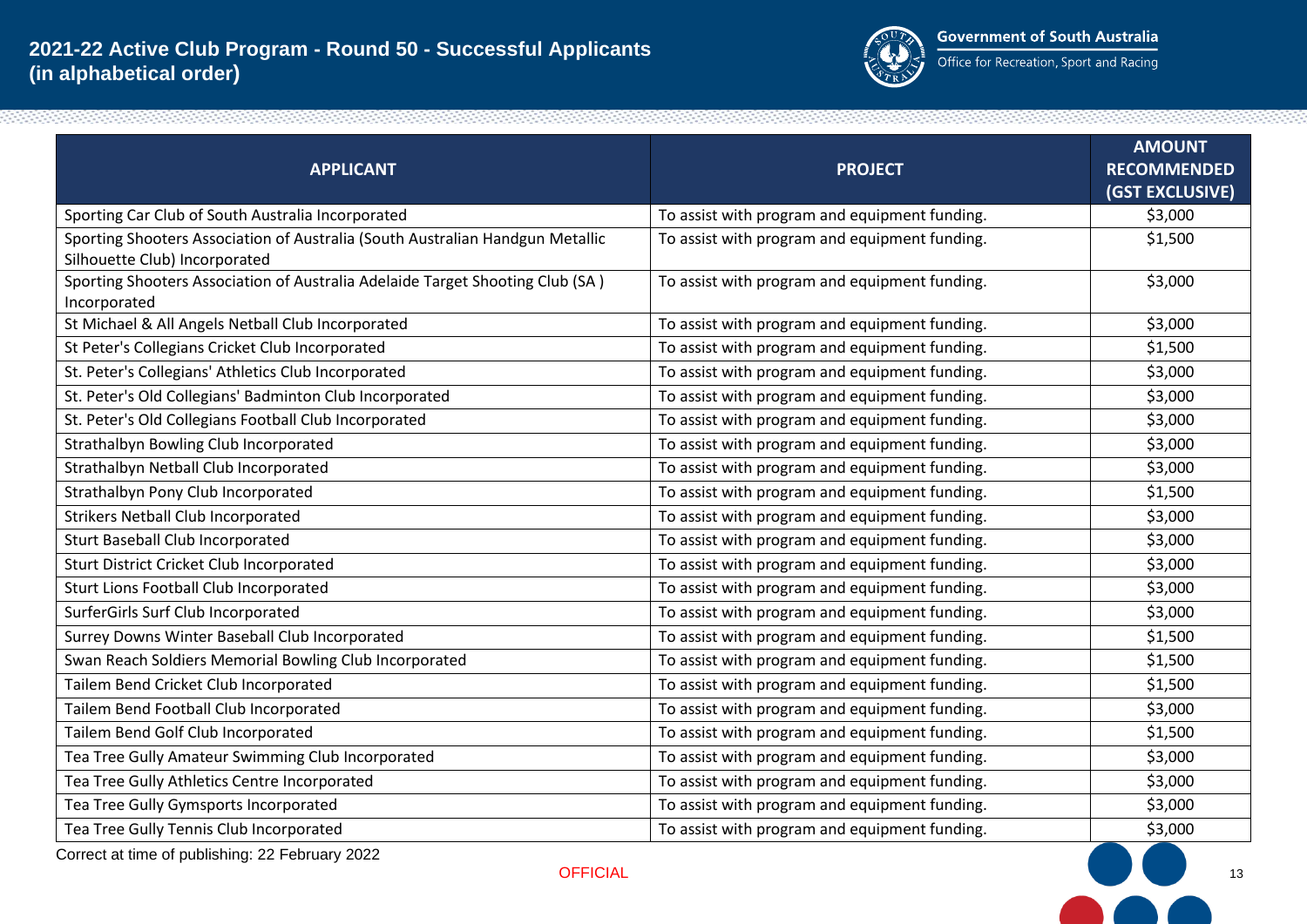

| <b>APPLICANT</b>                                                  | <b>PROJECT</b>                                | <b>AMOUNT</b><br><b>RECOMMENDED</b><br>(GST EXCLUSIVE) |
|-------------------------------------------------------------------|-----------------------------------------------|--------------------------------------------------------|
| The Adelaide Hills (War Memorial) Swimming Centre Incorporated    | To assist with program and equipment funding. | \$3,000                                                |
| The Adelaide Mountain Bike Club Incorporated                      | To assist with program and equipment funding. | \$3,000                                                |
| The Adelaide Swords Club Incorporated                             | To assist with program and equipment funding. | \$3,000                                                |
| The Adelaide University Badminton Club Incorporated               | To assist with program and equipment funding. | \$1,500                                                |
| The Adelaide University Netball Club Incorporated                 | To assist with program and equipment funding. | \$3,000                                                |
| The Adelaide University Rifle Club Incorporated                   | To assist with program and equipment funding. | \$1,500                                                |
| The Adelaide University Swimming and Water Polo Club Incorporated | To assist with program and equipment funding. | \$1,500                                                |
| The Adelaide University Table Tennis Club Incorporated            | To assist with program and equipment funding. | \$1,500                                                |
| The Adelaide-Malibu Squash Club Incorporated                      | To assist with program and equipment funding. | \$1,500                                                |
| The Ardrossan Golf Club Incorporated                              | To assist with program and equipment funding. | \$3,000                                                |
| The Balaklava Golf Club Incorporated                              | To assist with program and equipment funding. | \$3,000                                                |
| The Clare Golf Club Incorporated                                  | To assist with program and equipment funding. | \$3,000                                                |
| The Cove FC Incorporated                                          | To assist with program and equipment funding. | \$3,000                                                |
| The Crystal Brook Football Club Incorporated                      | To assist with program and equipment funding. | \$3,000                                                |
| The Curramulka Bowling Club Incorporated                          | To assist with program and equipment funding. | \$1,500                                                |
| The Flinders University Underwater Club Incorporated              | To assist with program and equipment funding. | \$3,000                                                |
| The Goodwood Saints Football Club Incorporated                    | To assist with program and equipment funding. | \$3,000                                                |
| The Henley & Grange Baseball Club Incorporated                    | To assist with program and equipment funding. | \$3,000                                                |
| The Hope Valley Tennis and Netball Club Incorporated              | To assist with program and equipment funding. | \$3,000                                                |
| The Hummock Hill Hockey Club Incorporated                         | To assist with program and equipment funding. | \$3,000                                                |
| The Inside Line Incorporated                                      | To assist with program and equipment funding. | \$3,000                                                |
| The Light Pass Cricket Club Incorporated                          | To assist with program and equipment funding. | \$1,500                                                |
| The Lockleys Riding Club Incorporated                             | To assist with program and equipment funding. | \$1,500                                                |
| The McLaren Districts Cricket Club Incorporated                   | To assist with program and equipment funding. | \$3,000                                                |
| The Motocross Riders Association of Australia Incorporated        | To assist with program and equipment funding. | \$3,000                                                |
| The Noarlunga Tennis Club Incorporated                            | To assist with program and equipment funding. | \$1,500                                                |

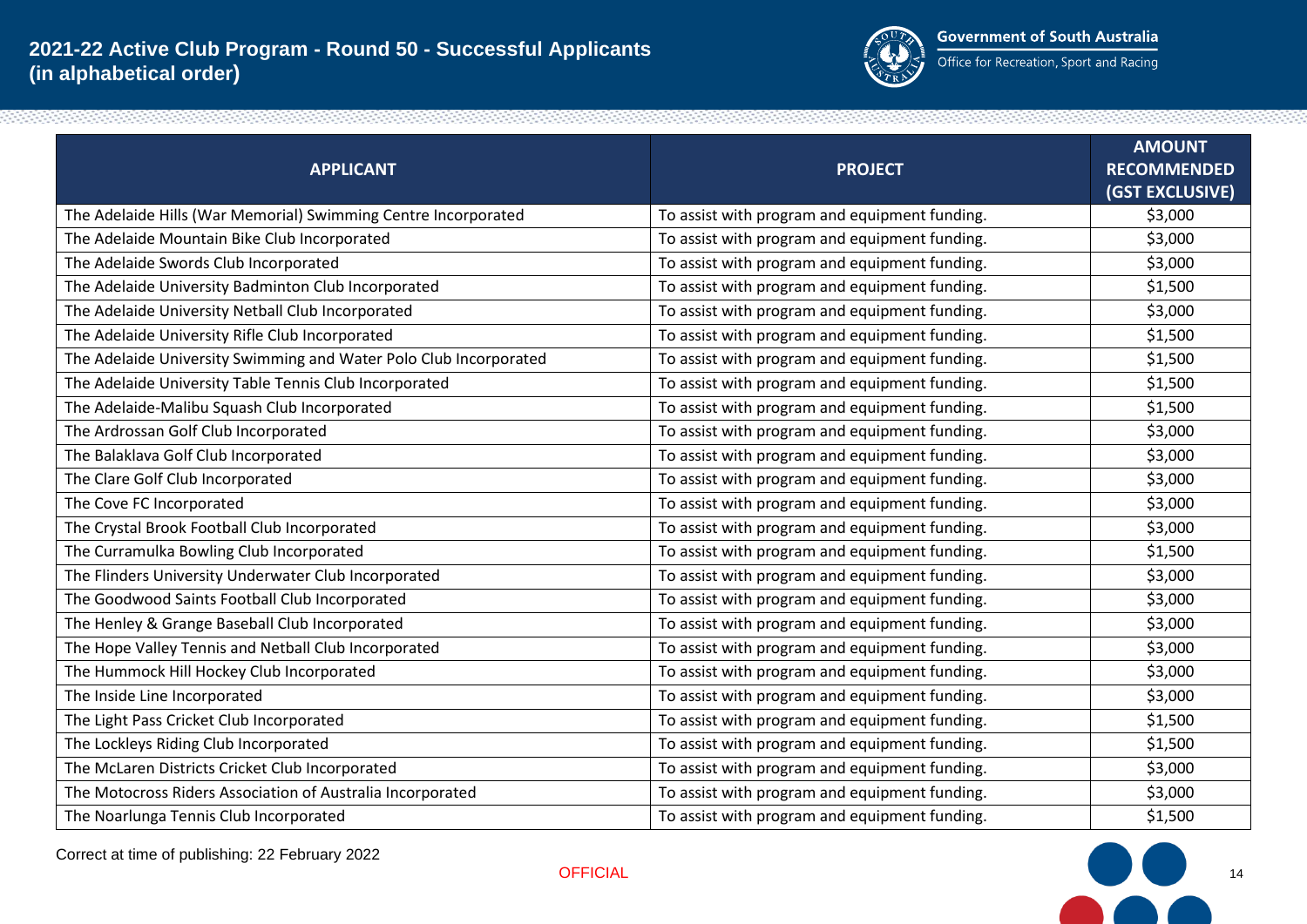

| <b>APPLICANT</b>                                                                                        | <b>PROJECT</b>                                | <b>AMOUNT</b><br><b>RECOMMENDED</b><br>(GST EXCLUSIVE) |
|---------------------------------------------------------------------------------------------------------|-----------------------------------------------|--------------------------------------------------------|
| The Paddle Steamer Squares Dance Group Incorporated                                                     | To assist with program and equipment funding. | \$1,500                                                |
| The Playford City Baseball Club Incorporated                                                            | To assist with program and equipment funding. | \$3,000                                                |
| The Port Pirie Golf Club Incorporated                                                                   | To assist with program and equipment funding. | \$1,500                                                |
| The Port Victoria Golf Club Incorporated                                                                | To assist with program and equipment funding. | \$1,500                                                |
| The Reynella Tennis Club Incorporated                                                                   | To assist with program and equipment funding. | \$1,500                                                |
| The Scout Association of Australia, South Australian Branch Incorporated -<br>(Camden Park Scout Group) | To assist with program and equipment funding. | \$1,500                                                |
| The Scout Association of Australia, South Australian Branch Incorporated -<br>(Paddling Team)           | To assist with program and equipment funding. | \$1,500                                                |
| The Scout Association of Australia, South Australian Branch Incorporated -<br>(Ridgehaven Scout Group)  | To assist with program and equipment funding. | \$3,000                                                |
| The Scout Association of Australia, South Australian Branch Incorporated -<br>(Strathalbyn Scout Group) | To assist with program and equipment funding. | \$1,500                                                |
| The South Australian Sport Parachute Club Incorporated                                                  | To assist with program and equipment funding. | \$3,000                                                |
| The Sunnybrae Pony Club Incorporated                                                                    | To assist with program and equipment funding. | \$1,500                                                |
| The Tea Tree Gully Golf Club Incorporated                                                               | To assist with program and equipment funding. | \$3,000                                                |
| The Vines Golf Club of Reynella SA Incorporated                                                         | To assist with program and equipment funding. | \$3,000                                                |
| The Whyalla Hockey Association Incorporated                                                             | To assist with program and equipment funding. | \$3,000                                                |
| Tiki Netball Club Incorporated                                                                          | To assist with program and equipment funding. | \$1,500                                                |
| Tintinara Oval and Rec Association Incorporated                                                         | To assist with program and equipment funding. | \$3,000                                                |
| <b>Torrens Rowing Club Incorporated</b>                                                                 | To assist with program and equipment funding. | \$3,000                                                |
| Torrens Valley Soccer Club Incorporated                                                                 | To assist with program and equipment funding. | \$3,000                                                |
| Torrens Valley Tennis Association Incorporated                                                          | To assist with program and equipment funding. | \$3,000                                                |
| Trinity Gardens Soldiers Memorial Tennis Club Incorporated                                              | To assist with program and equipment funding. | \$3,000                                                |
| Truro & Districts Raceway Incorporated                                                                  | To assist with program and equipment funding. | \$3,000                                                |
| Unley Park Lawn Tennis Club Incorporated                                                                | To assist with program and equipment funding. | \$3,000                                                |
| Upper North Junior Cricket Council Incorporated                                                         | To assist with program and equipment funding. | \$3,000                                                |



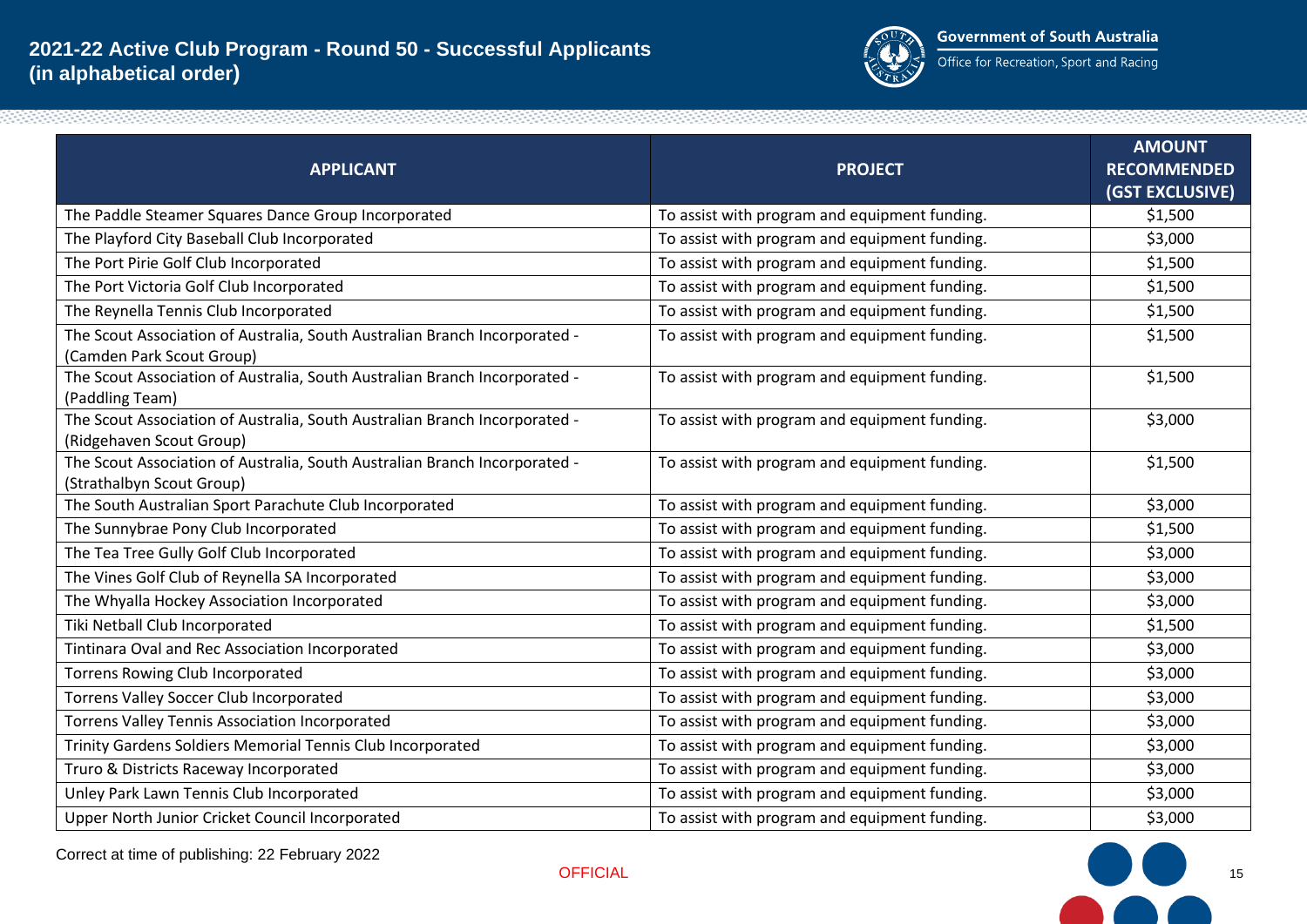

| <b>APPLICANT</b>                                   | <b>PROJECT</b>                                | <b>AMOUNT</b><br><b>RECOMMENDED</b><br>(GST EXCLUSIVE) |
|----------------------------------------------------|-----------------------------------------------|--------------------------------------------------------|
| Valley View S.C. Incorporated                      | To assist with program and equipment funding. | \$3,000                                                |
| Valley View Tennis Club Incorporated               | To assist with program and equipment funding. | \$3,000                                                |
| Victor Harbor Football Club Incorporated           | To assist with program and equipment funding. | \$3,000                                                |
| Vitor Renmark Amateur Swimming Club Incorporated   | To assist with program and equipment funding. | \$1,500                                                |
| Waddikee Community Sports Club Incorporated        | To assist with program and equipment funding. | \$1,500                                                |
| Walking Football Adelaide Association Incorporated | To assist with program and equipment funding. | \$1,500                                                |
| Wallaroo Football Club Incorporated                | To assist with program and equipment funding. | \$3,000                                                |
| West Beach Surf Lifesaving Club Incorporated       | To assist with program and equipment funding. | \$3,000                                                |
| West Coast Motorcycle Club Incorporated            | To assist with program and equipment funding. | \$1,500                                                |
| West Gambier Cricket Club Incorporated             | To assist with program and equipment funding. | \$1,500                                                |
| West Lakes Golf Club Incorporated                  | To assist with program and equipment funding. | \$3,000                                                |
| West Torrens Baseball Club Incorporated            | To assist with program and equipment funding. | \$3,000                                                |
| West Torrens District Cricket Club Incorporated    | To assist with program and equipment funding. | \$3,000                                                |
| West Torrens Lacrosse Sports Club Incorporated     | To assist with program and equipment funding. | \$3,000                                                |
| Western Athletics Club Incorporated                | To assist with program and equipment funding. | \$3,000                                                |
| Western Eyre Netball Association                   | To assist with program and equipment funding. | \$3,000                                                |
| Whyalla Baseball Association Incorporated          | To assist with program and equipment funding. | \$3,000                                                |
| Whyalla Cricket Association Incorporated           | To assist with program and equipment funding. | \$3,000                                                |
| Whyalla Golf Club Incorporated                     | To assist with program and equipment funding. | \$3,000                                                |
| Willunga Recreation Park Incorporated              | To assist with program and equipment funding. | \$3,000                                                |
| Willunga Tennis Club Incorporated                  | To assist with program and equipment funding. | \$1,500                                                |
| Wilmington Bowling Club Incorporated               | To assist with program and equipment funding. | \$1,500                                                |
| Woodside Tennis Club Incorporated                  | To assist with program and equipment funding. | \$1,500                                                |
| Woodside Warriors Netball Club Incorporated        | To assist with program and equipment funding. | \$3,000                                                |
| Woodville City Soccer Club Incorporated            | To assist with program and equipment funding. | \$3,000                                                |
| Woodville District Baseball Club Incorporated      | To assist with program and equipment funding. | \$3,000                                                |